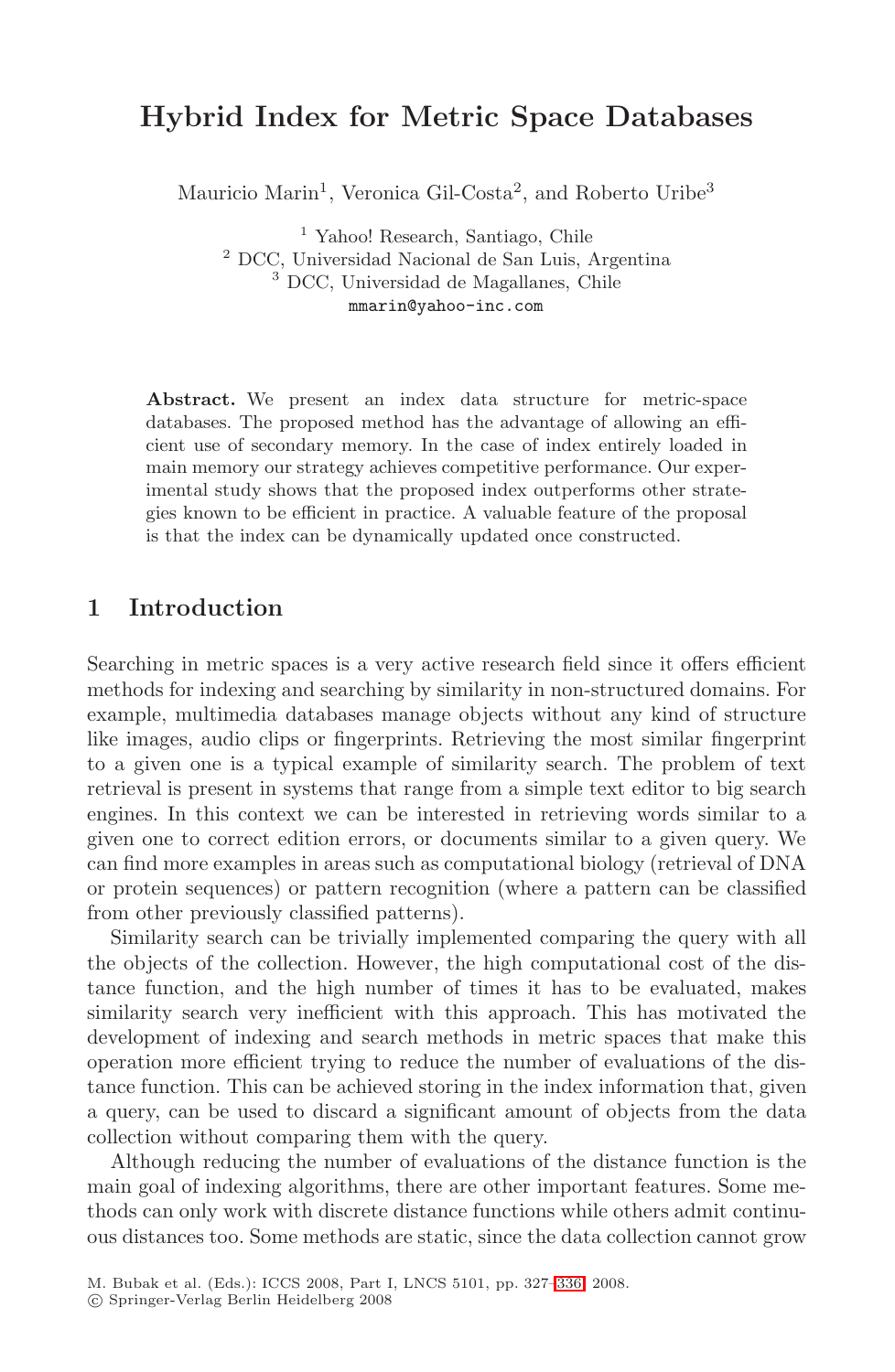#### 328 M. Marin, V. Gil-Costa, and R. Uribe

once the index has been built. Dynamic methods support insertions in an initially empty collection. Another important factor is the possibility of efficiently storing these structures in secondary memory.

Search methods in metric spaces can be grouped in two classes [2]: pivotbased and clustering-based search methods. A pivot-based strategy selects some objects as pivots from the collection and then computes the distance between the pivots and the objects of the database and use this information to group related objects. This method selects a subset of objects from the collection as pivots, and the index is built computing and storing the distances from each of them to the objects of the database. During the search, this information is used to discard objects from the result without comparing them with the query. Clustering techniques partition the collection of data into groups called clusters such that similar entries fall into the same group. Thus, the space is divided into zones as compact as possible, usually in a recursive fashion, and this technique stores a representative point ("center") for each zone plus a few extra data that permit quickly discarding the zone at query time. In the search, complete regions are discarded from the result based on the distance from their center to the query.

In this paper we propose a combination of two existing methods (Sec. 2). The first method is used as it is proposed by their authors whereas the second one has been highly optimized by us to deal with secondary memory efficiently and very importantly to reduce the running time by increasing the ability of the strategy to quickly discard objects that cannot be part of the solution to a given query (Sec. 3). We present a complete evaluation of the performance of the proposed strategy in Sec. 4 which shows that our strategy consistently outperforms all others in practice. Sec. 5 presents concluding remarks.

# **2 Metric Spaces and Indexing Strategies**

A metric space  $(X, d)$  is composed of an universe of valid objects X and a *distance* function  $d : \mathbb{X} \times \mathbb{X} \to \mathbb{R}^+$  defined among them. The distance function determines the similarity between two given objects. The goal is, given a set of objects and a query, to retrieve all objects close enough to the query. This function holds several properties: strictly positiveness  $(d(x, y) > 0$  and if  $d(x, y) = 0$ then  $x = y$ , symmetry  $(d(x, y) = d(y, x))$ , and the triangle inequality  $(d(x, z))$  $d(x, y)+d(y, z)$ . The finite subset  $\mathbb{U} \subset \mathbb{X}$  with size  $n = |\mathbb{U}|$ , is called the database and represents the collection of objects.

A k-dimensional vector space is a particular case of metric space in which every object is represented by a vector of k real coordinates. The definition of the distance function depends on the type of the objects we are managing. In a vector space, d could be a distance function of the family  $L_s(x,y) = \sum_{i \le i \le k} (|x_i$  $y_i|s|^{1/s}$ . For example  $s = 2$  yields Euclidean distance, that is the number of insertions, deletions or modifications to make two words equal.

There are three main queries of interest,

**–** range search: that retrieves all the objects u ∈ U within a radius r of the query q, that is:  $(q, r)<sub>d</sub> = {u \in \mathbb{U}/d(q, u) \leq r};$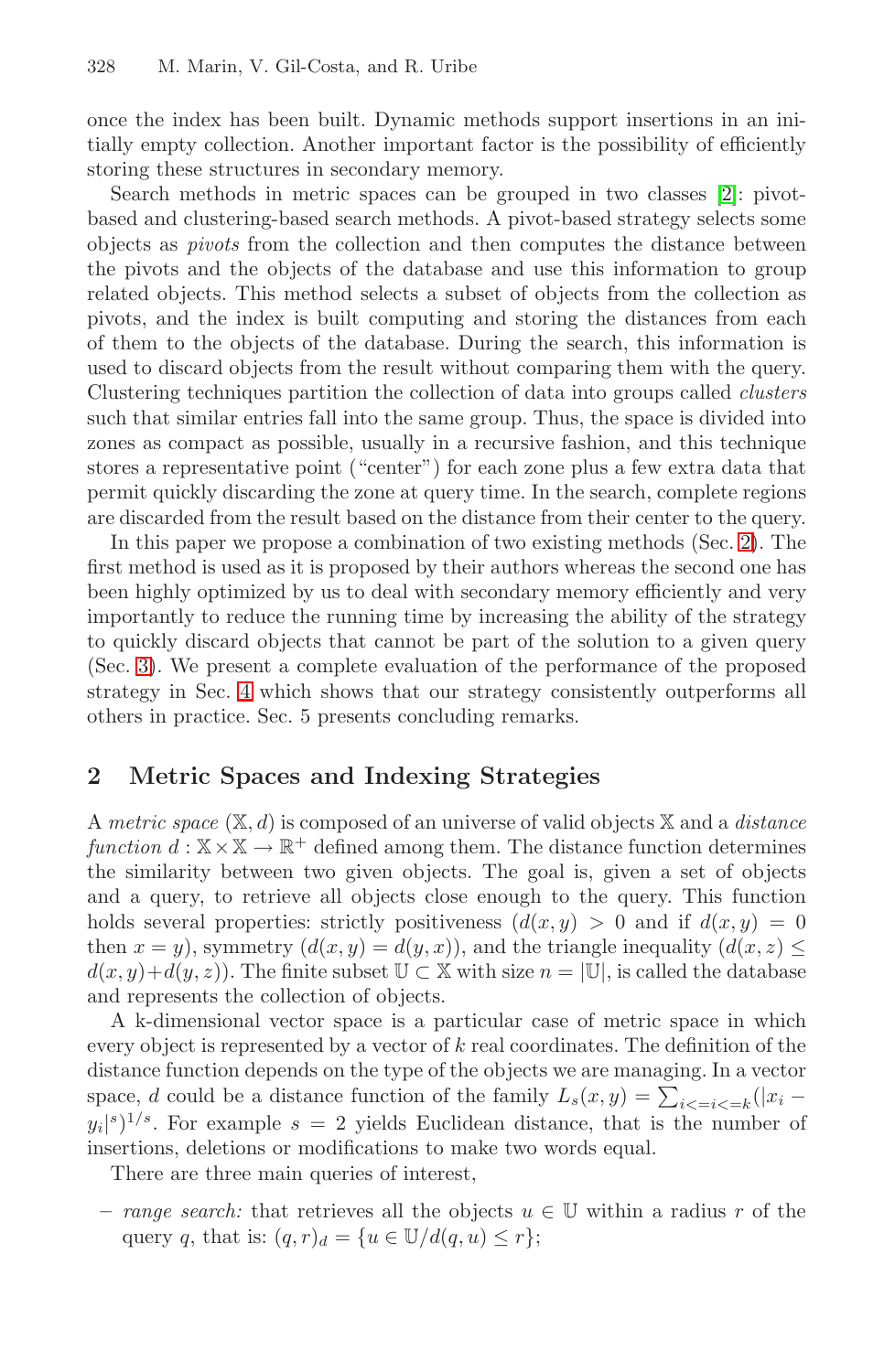- **–** nearest neighbor search: that retrieves the most similar object to the query q, that is  $NN(q) = \{u \in \mathbb{U}/\forall v \in \mathbb{U}, d(q, u) \leq d(q, v)\};$
- **–** k-nearest neighbors search: a generalization of the nearest neighbor search, retrieving the set  $kNN(q) \subseteq \mathbb{U}$  such that  $|kNN(q)| = k$  and  $\forall u \in kNN(q)$ ,  $v \in \mathbb{U} - kNN(q), d(q, u) \leq d(q, v).$

We focus on range queries since nearest neighbor queries can be rewritten as range queries in an optimal way [2]. In the following we describe the data structures we combine to produce our metric-space index.

## **2.1 List of Clusters (LC)**

This strategy [1] builds the index by choosing a set of centers  $c \in \mathbb{U}$  with radius  $r_c$  where each center maintains a bucket that keep all objects that are within the extension of the ball  $(c, r_c)$ . Each bucket contains the k objects that are the closet ones to the respective center c. Thus the radius  $r_c$  is the maximum distance between the center  $c$  and the  $k$ -nearest neighbor.

The buckets are filled as the centers are created and thereby a given element a located in the intersection of two or more center balls is assigned to the first center. The first center is randomly chosen from the set of objects. The next are selected so that they maximize the sum of the distances to all previous centers.

A range query q with radius  $r$  is solved by scanning in order of creation the centers. At each center we compute  $d(q, c)$  and in the case that  $d(q, c) \leq r_c$  all objects in the bucket associated with  $c$  are compared against the query. Also if the query ball  $(q, r)$  is totally contained in the center ball  $(c, r_c)$ , there is no need to consider others centers.

### **2.2 Sparse Spatial Selection (SSS)**

During construction, this pivot-based strategy selects some objects as pivots from the collection and then computes the distance between the pivots and the objects of the database [4]. The result is a table of distances where columns are the pivots and rows the objects. Each cell in the table contains the distance between the object and the respective pivot. These distances are used to solve queries as follows. For a range query  $(q, r)$  the distances between the query and all pivots are computed. The objects  $x$  from the collection that do not hold the condition  $|d(p_i, x) - d(p_i, q)| \leq r$  for all pivots  $p_i$  can be immediately discarded due to the triangle inequality. The objects that pass this test are considered as potential members of the final set of objects that form part of the solution for the query and therefore they are directly compared against the query by applying the condition  $d(x, q) \leq r$ . The gain in performance comes from the fact that it is much cheaper to effect the calculations for discarding objects using the table than computing the distance between the candidate objects and the query.

A key issue for efficiency is the method employed to calculate the pivots, which must be effective enough to drastically reduce total number of distance computations between the objects and the query. To select the pivots set, let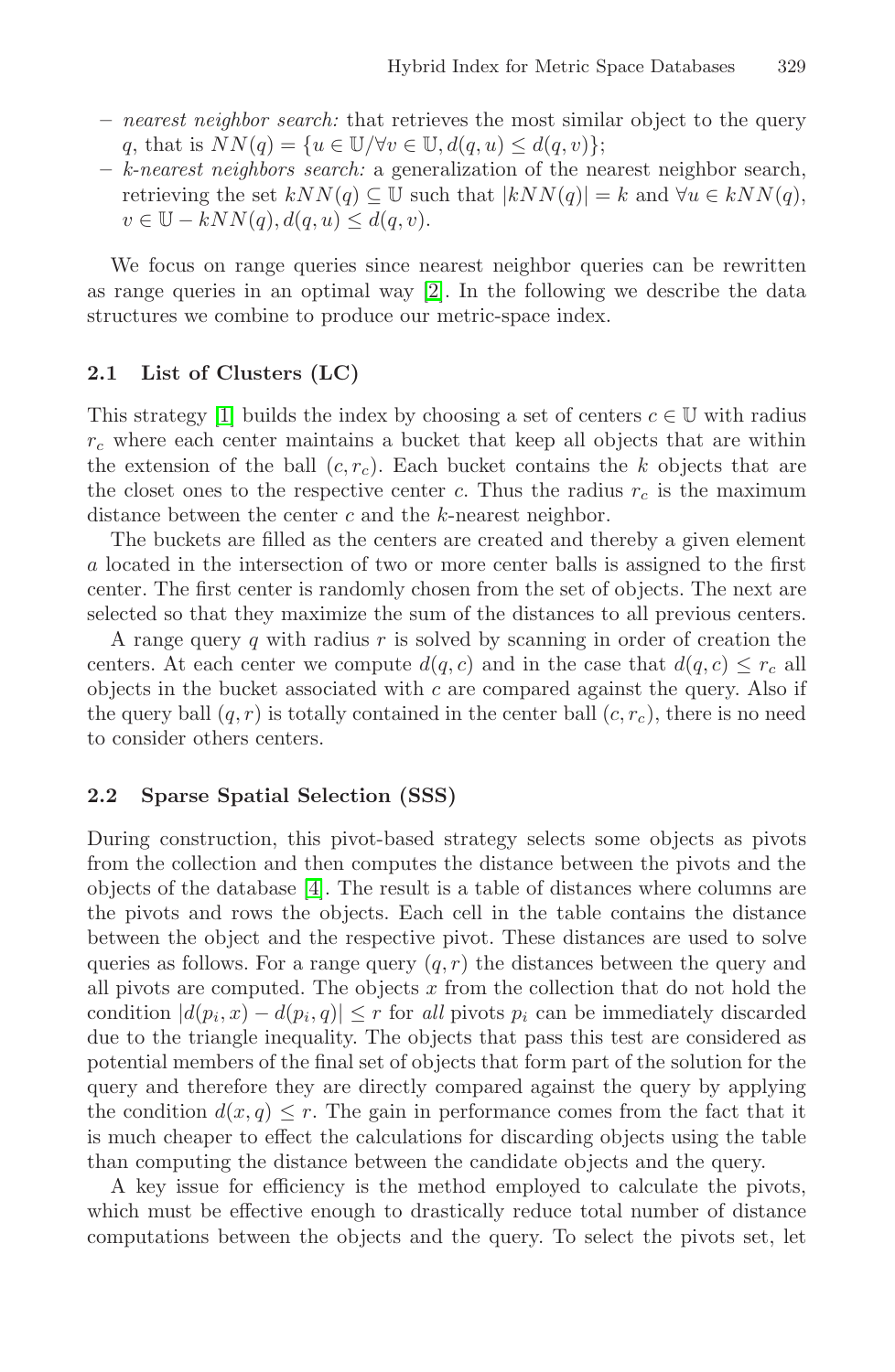$(X, d)$  be a metric space,  $U \subset X$  an object collection, and M the maximum distance between any pair of objects,  $M = \max\{d(x, y)/x, y \in \mathbb{X}\}\.$  The set of pivots contains initially only the first object of the collection. Then, for each element  $x_i \in \mathbb{U}, x_i$  is chosen as a new pivot if its distance to every pivot in the current set of pivots is equal or greater than  $\alpha M$ , being  $\alpha$  a constant parameter. Therefore, an object in the collection becomes a new pivot if it is located at more than a fraction of the maximum distance with respect to all the current pivots.

### **2.3 LC-SSS Combination (Hybrid)**

We propose a combination between the List of Clusters (LC) and Sparse Spatial Selection (SSS) indexing strategies. In this case we both compute the LC centers and SSS pivots independently. We form the clusters of LC and within each cluster we build a SSS table using the global pivots and organization of columns and rows described above. We emphasize on *global* SSS pivots because intuition tells that in each cluster of LC one should calculate pivots with the objects located in the respective cluster. However, we have found that the quality of SSS pivots degrades significantly when they are restricted to a subset of the database, and also the total number of them tends to be unnecessarily large. We call this strategy hybrid.

# **3 Optimizing Running Time and Secondary Memory**

Our contribution to increasing the performance of the SSS index is as follows. During construction of the table of distances we compute the cumulative sum of the distances among all objects and the respective pivots. We then sort the pivots by these values in increasing order and define the final order of pivots as follows. Assume that the sorted sequence of pivots is  $p_1, p_2, \ldots, p_n$ . Our first pivot is  $p_1$ , the second is  $p_n$ , the third  $p_2$ , the fourth  $p_{n-1}$  and so on. We also keep the rows in the table sorted by the values of the first pivot so that upon reception of a range query q with radius  $r$  we can quickly (binary search) determine between what rows are located the objects that can be selected as candidates to be part of the answer. This because objects  $o_i$  being part of the answer can only be located between the rows that satisfies  $d(p_1, o_i) \geq d(q, p_1) - r$ and  $d(p_1, o_i) \leq d(q, p_1) + r$ .

In practice, during query processing and after the two binary searches on the first column of the table, we can take advantage of the column x rows organization of the table of distances by first performing a few, say  $v$ , vertical wise applications of the triangular inequality on the objects located in the rows delimited by the results of the binary searches, followed by horizontal wise applications of the triangular inequality to discard as soon as possible all objects that are not potential candidates to be part of the query answer. See Fig. 1 which shows the case of two queries being processed concurrently.

For secondary memory the combination of these strategies have the advantage of increasing the locality of accesses to disk and the processor can keep in main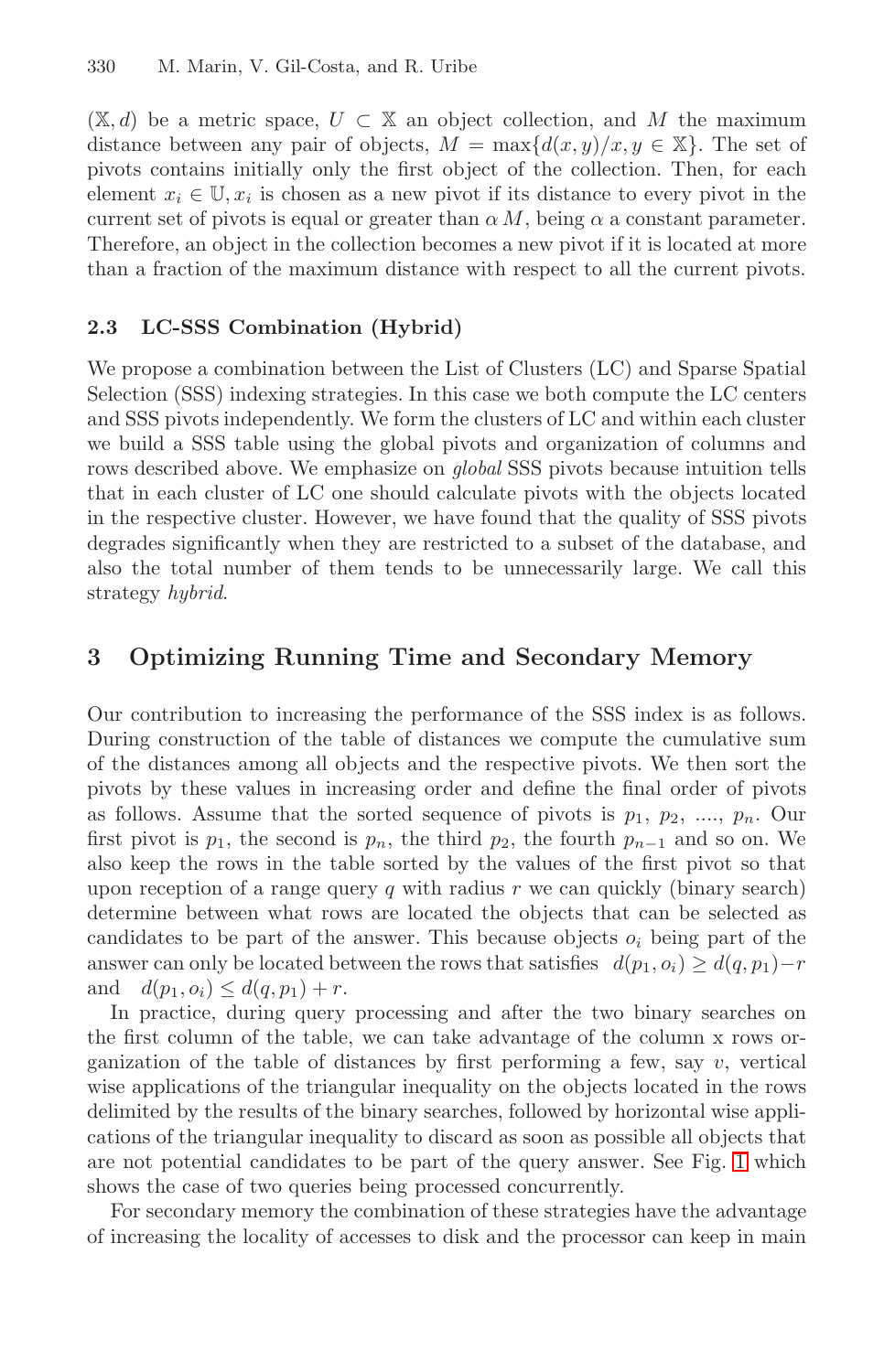

**Fig. 1.** Optimization to the SSS distance table



**Fig. 2.** Storing the distance table in blocks composed of a fixed number of disk pages

memory the first  $v$  columns of the table. In the experiments performed in this paper we observed that with  $v = n/4$  we achieved competitive running times.

In the following we describe two feasible physical organizations of the index on disk pages. The description is illustrated in Fig. 2 which presents two cases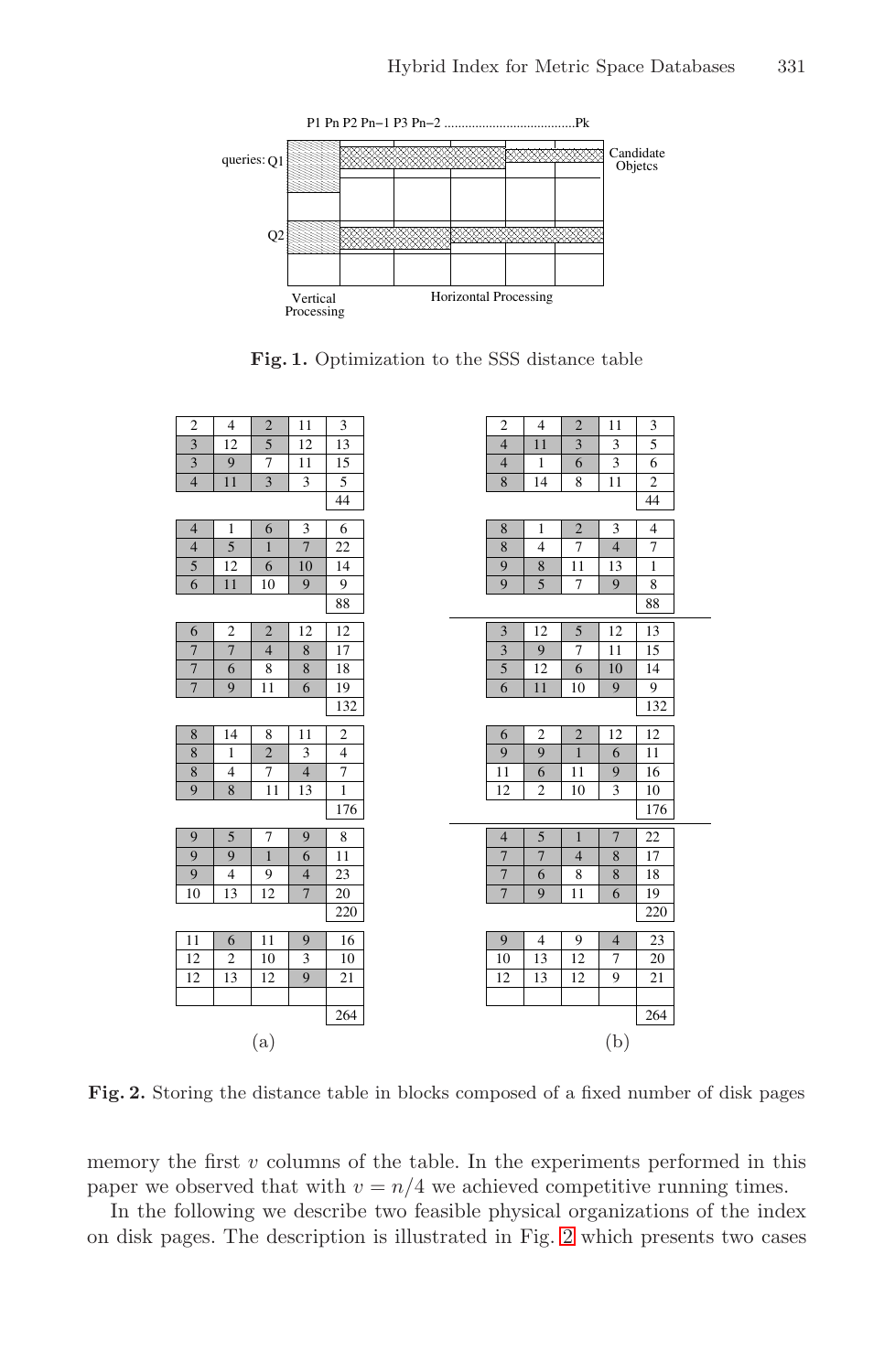#### 332 M. Marin, V. Gil-Costa, and R. Uribe

for the distribution of a distance table with 23 objects and 4 pivots. The table is partitioned in 5 blocks. The first 4 columns contains the distances from objects to the 4 pivots and the last column contains the respective object ID associated with each row. The cell located at the bottom-right indicates the physical address of the disk page containing the next table block. Each block is stored in contiguous disk pages. We assume that the main memory is large enough to store two blocks. Fig. 2.a represents a case in which all objects 1 ... 23 are available at construction time and Fig. 2.b a case in which objects are arriving one by one to the index and every time a block is filled up a new one is started. The first case requires a external memory sorting by the first pivot. In the latter case the first column is kept sorted every two blocks since we are assuming that they both fit into main memory. Thus external sorting is not required. In the next section we show that both strategies achieve a very similar performance which indicates that the scheme supports efficiently further updates once the index has been constructed from an initial set of objects.

In Fig. 2.a and 2.b, the grey cells represent the cases in which the triangular inequality gives a positive match for a range query q with  $d(q, p_i) = \{6, 8, 3, 7\}$ for pivots  $p_i$  and radius  $r = 3$ . We assume that the query is solved by performing one vertical operation followed a horizontal operation for each row selected for the first pivot. In fact, as the first pivot is sorted by distance it is only necessary to perform two binary searches to detect the first row with value  $d(q, p_1) - r = 3$ and the last row with value  $d(q, p_1) + r = 9$ . Then the sequence of horizontal applications of the triangular inequality determines that the objects 22, 17 and 11 are candidates which must be directly compared against the query object. Notice that a second vertical operation would have reduced significantly the number of horizontal operations (which is a tradeoff that depends on the application).

# **4 Experiments**

The performance of Hybrid Index was tested with several collections of data. First, we used a collection of 100, 000 vectors of dimension 10, synthetically generated with Gaussian distribution. The Euclidean distance was used as the distance function when working with this collection. We also worked with a collection of 86, 061 words taken from the Spanish dictionary, and using the edit distance as the distance function. The algorithm was compared with other wellknown clustering-based indexing methods: M-Tree [6], GNAT [8], EGNAT [7], Spatial Approximation Trees (SAT) [3]. We also included in the comparison the LC [1] and SSS [4] strategies, and a recent version of the SSS called the SSSTree [5] which uses a tree structure in which the SSS pivots are used to recursively divide the space.

### **4.1 Cost of Secondary Memory Access**

In the left part of table 1 we show for the Spanish dictionary data set the total number of blocks and objects per block for cases in which we limit the total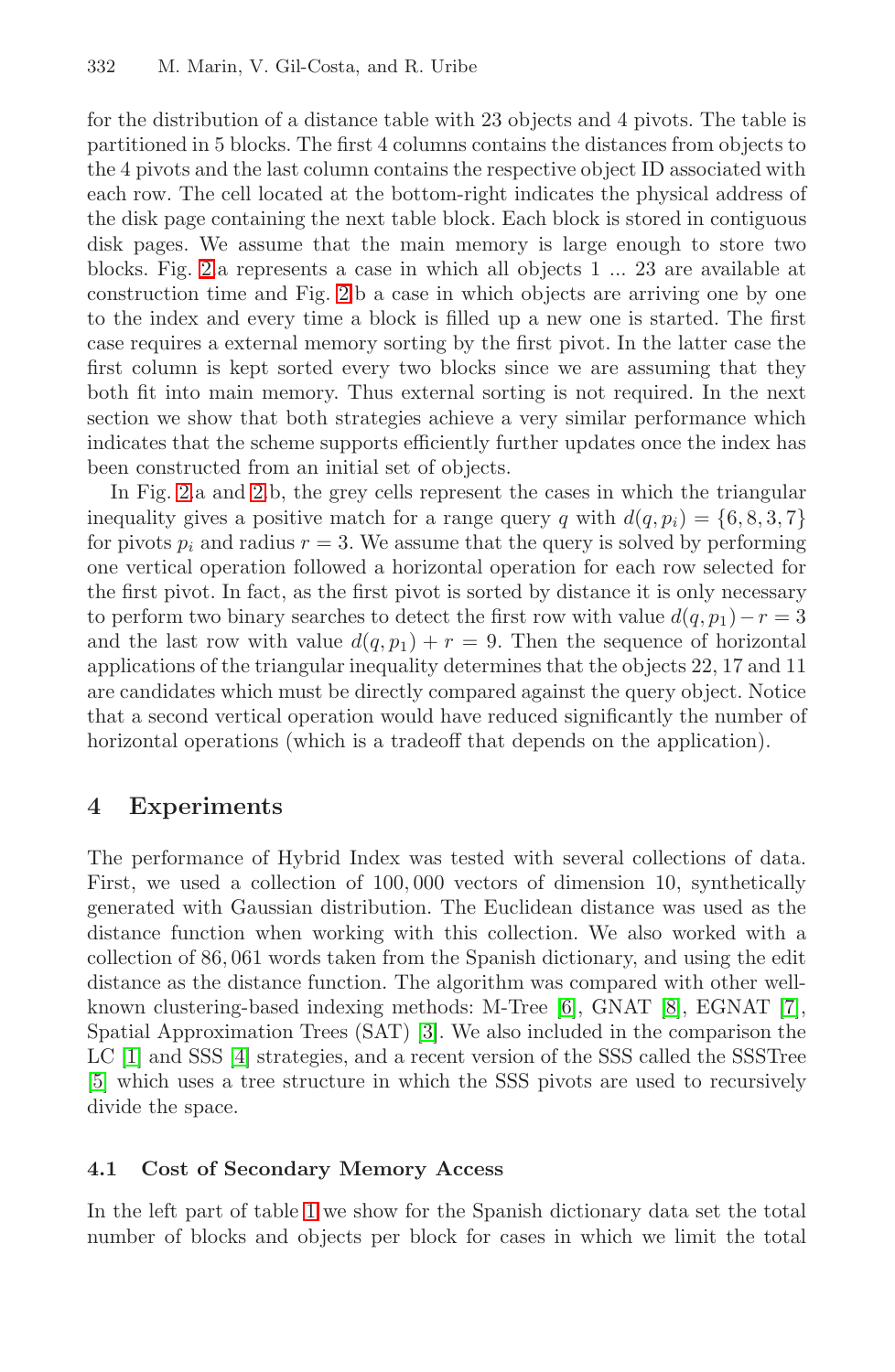number of pivots to 4, 8, 12, 16 and 20. The first three columns show the disk activity when constructing the index with the 90% of the data set by using the strategy despicted in Fig. 2.a. The last column shows the case when the same data is indexed on-line by using the strategy of Fig. 2.b. In this case no reads of blocks are effected and blocks are written to disk as soon as they become full during the insertion of objects. In the first case reads and seeks have to be performed in order to perform the sorting by the first column and move whole rows among blocks. However, the actual difference in running time between the two alternatives is negligible, presumebly because of disk-cache effects.

**Table 1.** Disk activity for index construction

|    |      | Pivots Blocks Objects |      |      |      | Writes Seeks Reads Writes |
|----|------|-----------------------|------|------|------|---------------------------|
|    | 378  | 204                   | 399  | 761  | 780  | 380                       |
| Я  | 686  | 113                   | 721  | 1373 | 1408 | 688                       |
| 12 | 994  | 78                    | 1030 | 1989 | 2025 | 996                       |
| 16 | 1291 | 60                    | 1342 | 2583 | 2634 | 1293                      |
| 20 | 1614 | 48                    | 1676 | 3229 | 3291 | 1616                      |

The next 10% of the data set is used to perform range queries with radio 1, 2, 3 and 4. The Fig. 3.a and 3.b show the total number of block reads performed during the processing of queries for the two methods of index construction. The differences in disk ativity are irrelavant showing that both approaches achieve similar performance. However, for large radious 4 the on-line creation of the index tends to generate more activity because large radio tend to generate a large number of candidate objects which are expected to be evenly distributed onto all blocks.

### **4.2 Calls to the Distance Evaluation Function**

Computing the distance between two complex objects is known to be very expensive in terms of running time in metric-space databases. This produces an implementation independent base upon which comparing different strategies. In the following we review previous studies on comparison of a number of metricspace index and then we compare the best performers with our proposal.

Fig. 4 and 5 show results for different data structures proposed so far. The Hybrid strategy achieves the best performance in terms of this metric though very similar to the LC strategy.

### **4.3 Comparing Running Times**

In Fig. 6 we present results for running times with the different strategies. The proposed Hybrid achieves the best performance for most cases. Notice that structures such as the SAT achieves better performance than ours for range queries with large radio. The results suggests that SAT performs significantly better for large  $r$ . However, for these radio almost all objects are part of the solution to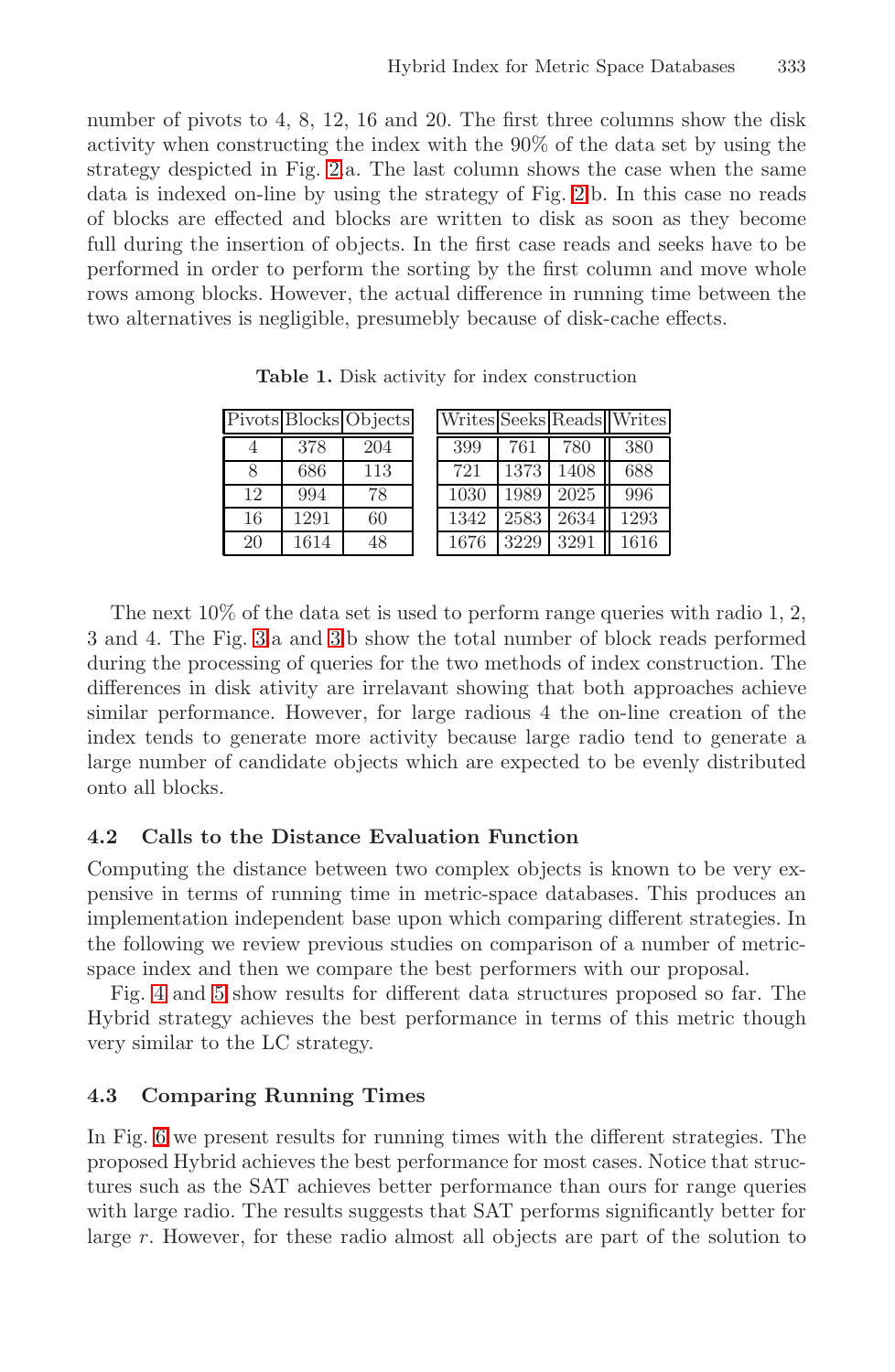

**Fig. 3.** Disk seeks and their respective block read for during range queries



**Fig. 4.** Number of calls to the distance evaluation function per query for different metric-space index data structures. Results for the Spanish dictionary data set.



**Fig. 5.** Number of calls to the distance evaluation function per query for different metric-space index data structures. Results for the Gaussian vector space.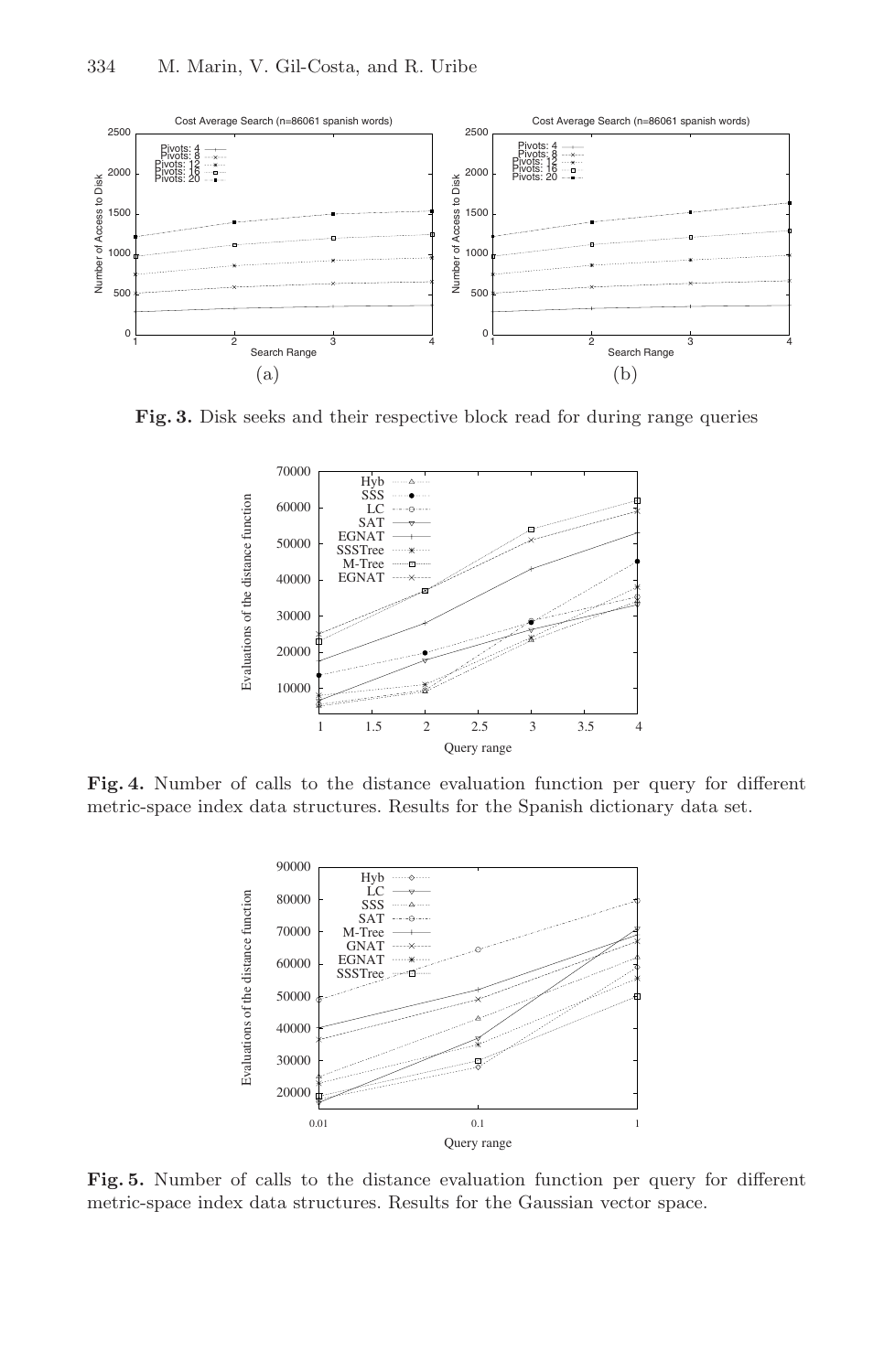

Fig. 6. Total running times for processing 10,000 queries with the Spanish dictionary (left) and a Gauss vector data set (right)



**Fig. 7.** Running time for the three main components in the execution of the Hybrid

the query and we do not see a practical use of queries like this ones in actual applications.

Finally Fig. 7 shows results for the cummulative running time involved in accessing the distance table and executing the distance evaluation function for different values of the parameter  $\alpha$ , namely different number of pivots. The results show a tradeoff between both costs with optimum in  $\alpha = 0.7$ .

# **5 Conclusions**

We hace presented a simple but very efficient strategy to solve queries in metric-space databases. Our strategy achieves best performance than most other strategies. However, it is not able to outperform in a significant manner to a tree